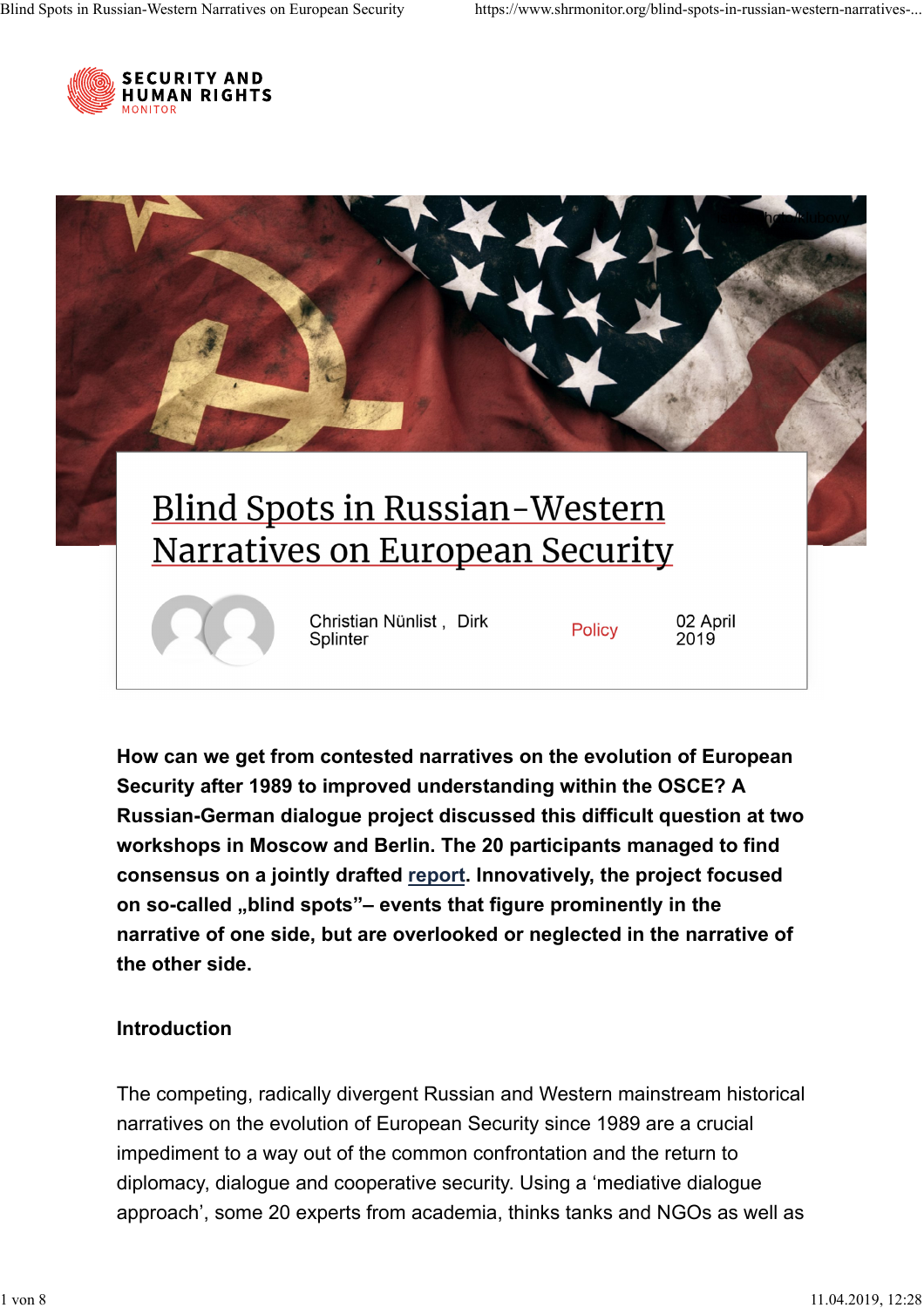journalists and cultural exchange/dialogue practitioners met near Moscow in September and in Berlin in November 2018 to analyze and reflect on the Russian and Western narratives on what went wrong since the end of the Cold War regarding the deterioration of Russian-Western relations. The project was funded by the German Federal Foreign Office and implemented by the Institute for Law and Public Policy (Moscow) and inmedio (Berlin).

Reconstructing the core threats of the Russian and Western mainstream narratives from a meta-perspective, a number of collective 'blind spots' that figured prominently in the narrative of one side but were overlooked or neglected in the narrative of the other side, could be identified. They can serve as 'bridges of understanding', by focusing on aspects of a conflict narrative, where a shift of perspective – stepping into the other side's shoes and relating to the emotional meaning – seems to be comparably easy and possible without compromising on one's own core values.

If we do not want to let go of a common future, at some point in time we will need to discuss the post-Cold War period without attaching blame for the collapse of the 1990 vision to one side only. That does not mean negating the differences but finding a way of describing and interpreting them from a distance. It is worthwhile preparing for this moment by starting already now to reflect on and analyze the competing narratives.

The dialogue group drafted a joint report (a Russian version will soon be uploaded). The report was presented at the German Foreign Office on 16 January 2019 and will be presented in Moscow as well.

# **What Went Wrong since the End of the Cold War?**

The Ukraine crisis marks an important turning point in European security. The events in Crimea and Donbas since 2014 challenge the European security order that was established in the end phase of the Cold War in 1989-1990. Almost five years after the outbreak of the conflict, the war in Eastern Ukraine still goes on. But the Ukraine crisis has much deeper roots and is embedded in a much larger Russian-Western confrontation. In particular, it is not possible to understand the current crisis – that some describe as a new "Cold War" – without having a deeper look into contrasting historical narratives that are held in the mainstream public both in Russia and in the West. As was already made clear in the report <u>"Back to Diplomacy"</u> by the OSCE Panel of Eminent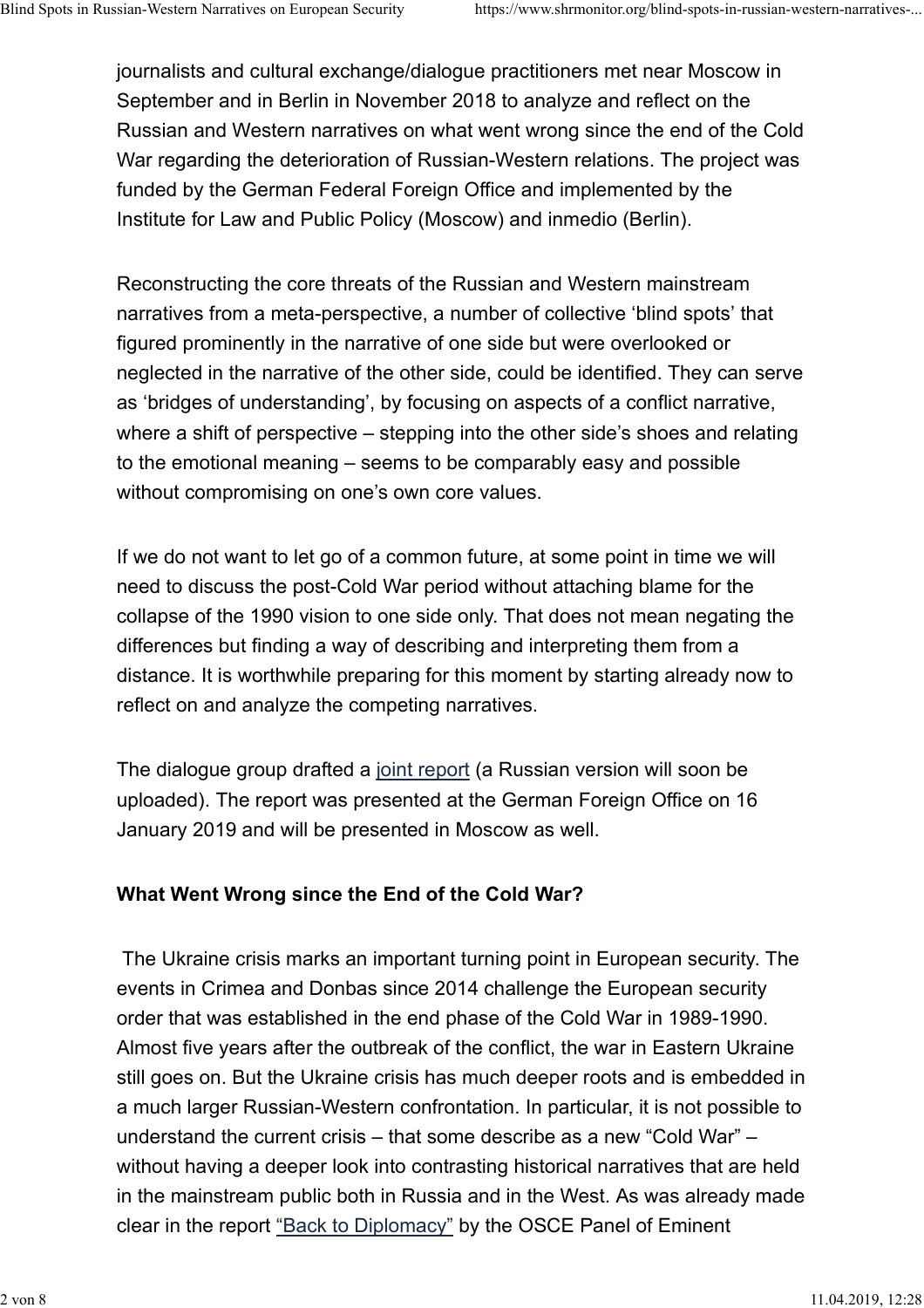Persons, chaired by Ambassador Wolfgang Ischinger, the West and Russia have completely different views on the root causes of the Ukraine crisis and on the reasons why the alleged cooperative spirit between Moscow and the West, as evidenced most clearly in the landmark CSCECharter of Paris in November 1990, eventually broke down and gave way to a path that led from "cold peace"(Boris Yeltsin, December 1994) to "hot wars" in Georgia in 2008 and currently in Ukraine.

Building on similar projects discussing the historical narratives on European security,our German-Russiandialogue project, funded by the German Foreign Office, applied a different method from conflict mediation. It brought together representatives from Russian and German civil society, think tanks, academia, and journalists. During two four-day workshops held in Moscow (16-21 September 2018) and Berlin (12-15 November 2018), the 20 workshop participants compared the two, competing mainstream historical narratives in Russia and in the West and discovered 'collective blind spots' – events that figure prominently in the narrative of one side, but are overlooked or neglected in the narrative of the other side.

The findings presented in the report are the direct outcome of a dialogue process which was moderated applying a 'mediative approach'. The workshop thus came to a degree of common understanding that allowed the development of a jointly drafted text. It was the mediative approach – focusing in particular on mutual trust-building and intense communication – that channeled the group dynamic among the experts into a creative and productive procedure which generated the finding of collective blind spots. By focusing on blind spots, the German-Russian dialogue allowed constructive debates about the narratives without aiming to put the blame for what went wrong since the end of the Cold War exclusively on the other side. The dialogue rather tried to better understand the other perspectives and develop 'historical empathy'.The aim of the two workshops was not to produce a shared narrative or to convince others to share a competing narrative, but rather to add more nuances and historical context to the increasingly poisoned and politicized debates on the historical process leading from cooperation to confrontation.

# **Five Blind Spots in the Russian Mainstream Narrative**

**→** The Chechen Wars (starting from 1994) mattered to the West far more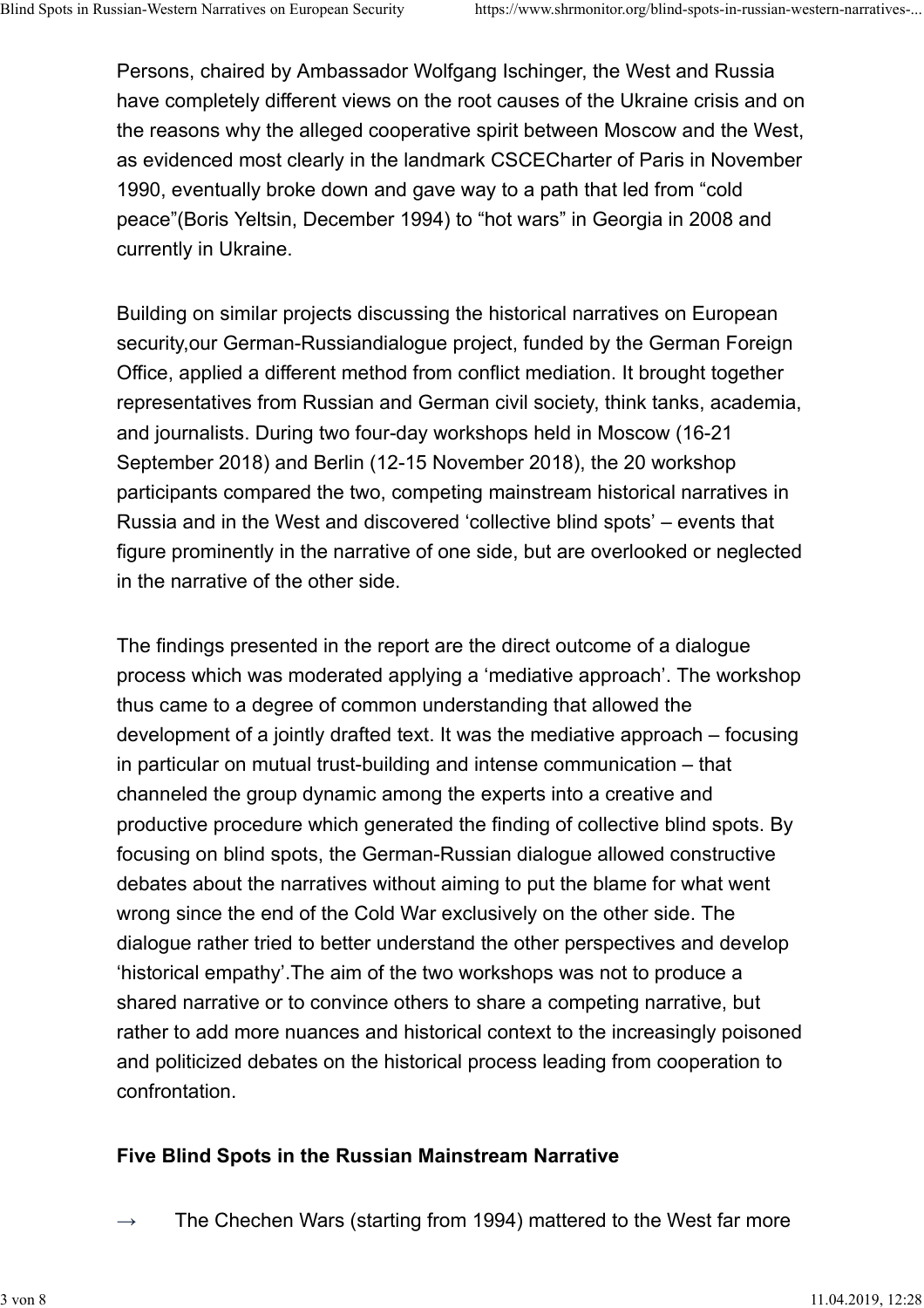than is recognized in Russia today. The Chechen Wars triggered lively debates in the Westand triggered a critical view of Moscow's foreign policy. Since the Chechen Wars are framed in the Russian narrative primarily as military campaigns that clearly fall within the scope of internal affairs, the nature of the Western debate is often missed.

- By in the mid-1990s, NATO was transforming itself from a military defense alliance opposing the Warsaw Pact to a crisis management organization that was primarily focused on threats beyond its traditional territorial scope. "Out of area" operations played a crucial role in NATO's self-perception at the time and deeply changed the mandate and the nature of the Alliance – particularly after the start of the war in Afghanistan in 2001.The Russian mainstream narrative seems to overlook the nature and the degree of NATO's transformation. It can be partly interpreted as a tragic self-fulfilling prophecy that Russia acted on the basis of the traditional paradigm ('NATO is against us') until in a way NATO actually reverted to it. **→**
- The wars in former Yugoslavia, particularly in the late 1990s with the 1999 Kosovo war, are seen by the West as an interplay of numerous genuine processes that emanate first and foremost from the Western Balkans region itself. The fact that the Western debate about the Yugoslavian Wars was primarily focused on considerations other than Russia seems to be a blind spot in the mainstream Russian narrative. **→**
- The Russian mainstream narrative tends to overlook how strongly the case of Yukos CEO Mikhail Khodorkovsky, the murder of journalist Anna Politkovskaya and the poisoning of the pro-Western Ukrainian presidential candidate Victor Yushchenko resonated in the Western debate. For many in the West, they continue to shape the view of Russia until today. **→**
- In the Western view the "colored revolutions" in Eastern European countries are seen as genuine dynamics that were primarily described as people-driven campaigns for freedom, justice and democracy. Using these events as an opportunity to exert influence in the region and increase the Western grip on the post-Soviet space is at best a minor position in Western public debate. **→**

### **Five Blind Spots in the Western Mainstream Narrative**

It is generally perceived in Russia that the West sees the end of the Cold War as its victory, rather than a painful decision by the USSR. The **→**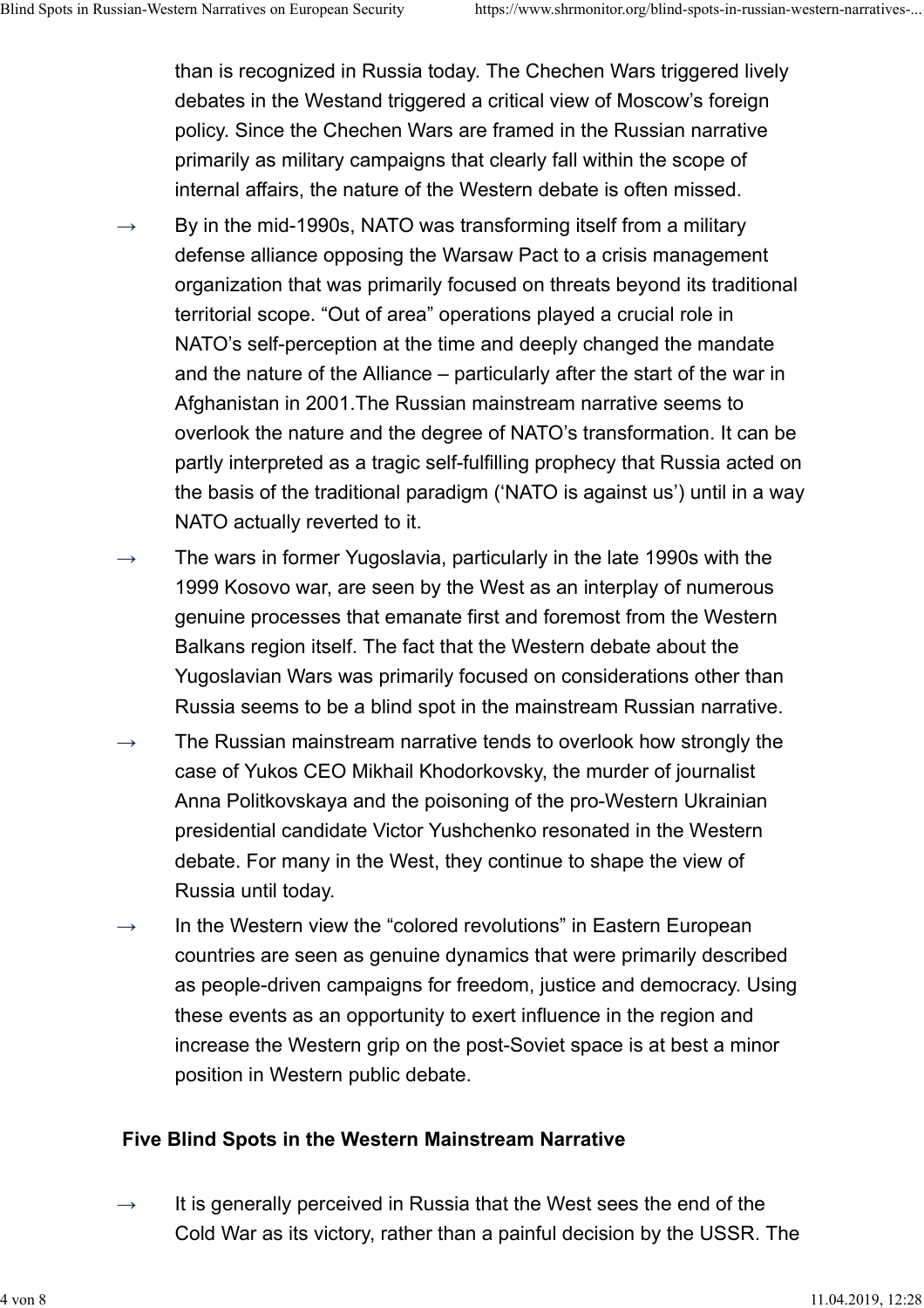fact that free elections could be held, that non-communist governments were elected in many of the Warsaw Pact countries, without the USSR using violence (contrary to the situation in Hungary in 1956 and in Prague in 1968 etc.) and that the Soviet leadership consented to German reunification within NATO are interpreted as (too) far-reaching concessions, for which Russia, as the formal successor to the Soviet Union, had to pay a heavy price (mainly in the form of economic turmoil in the transformation phase) and deserved to get much more in return.

- Although the alleged broken promise that NATO would expand 'not an inch eastwards' after German reunification was merely a verbal, nonbinding statement and referred only to the territory of the former GDR, Russia has a point in perceiving a broken *spirit:* It had already been decided by April 1990 not to follow up on the 'CSCE option' – the idea of pan-European security based on the CSCE (later OSCE).Verbal promises to include Russia in this pan-European security structure, to be designed together with Russia, were not followed up. Later, under Bill Clinton, the US reversed the promise made to Boris Yeltsin in October 1993 of a "NATO partnership for all" (including Russia) instead of a "NATO membership for a few" (Poland, Hungary, the Czech Republic).The failure to recognize that Russia was unhappy with the post-Cold War order from the beginning must be seen as a Western blind spot. **→**
- Starting with Yeltsin's presidency, the "economic shock therapy" was implemented in a rush with massive Western support and had disastrous consequences for the population, with a dramatic increase in poverty and decrease in life expectancy. The disillusionment and the humiliation at being the originator of the end of the Cold War, turning to democracy and trusting the West to help to install a free market economy, have thus become a very deep-rooted feeling in Russia. The Western narrative overlooks that this is perceived as a failure of liberal values in general, including democratic principles. This resonates when democratic deficits and human rights violations are criticized by foreigners and results in the perception of being treated in a highhanded manner by Westerners who see themselves as 'morally better people' with no consideration of the socio-economic context. **→**
- The constitutional crisis and the use of military force against shelling of the Russian Parliament in 1993 on the orders of President Yeltsin shattered the trust in democracy for large parts of the Russian population. This fact is widely unknown in the mainstream Western **→**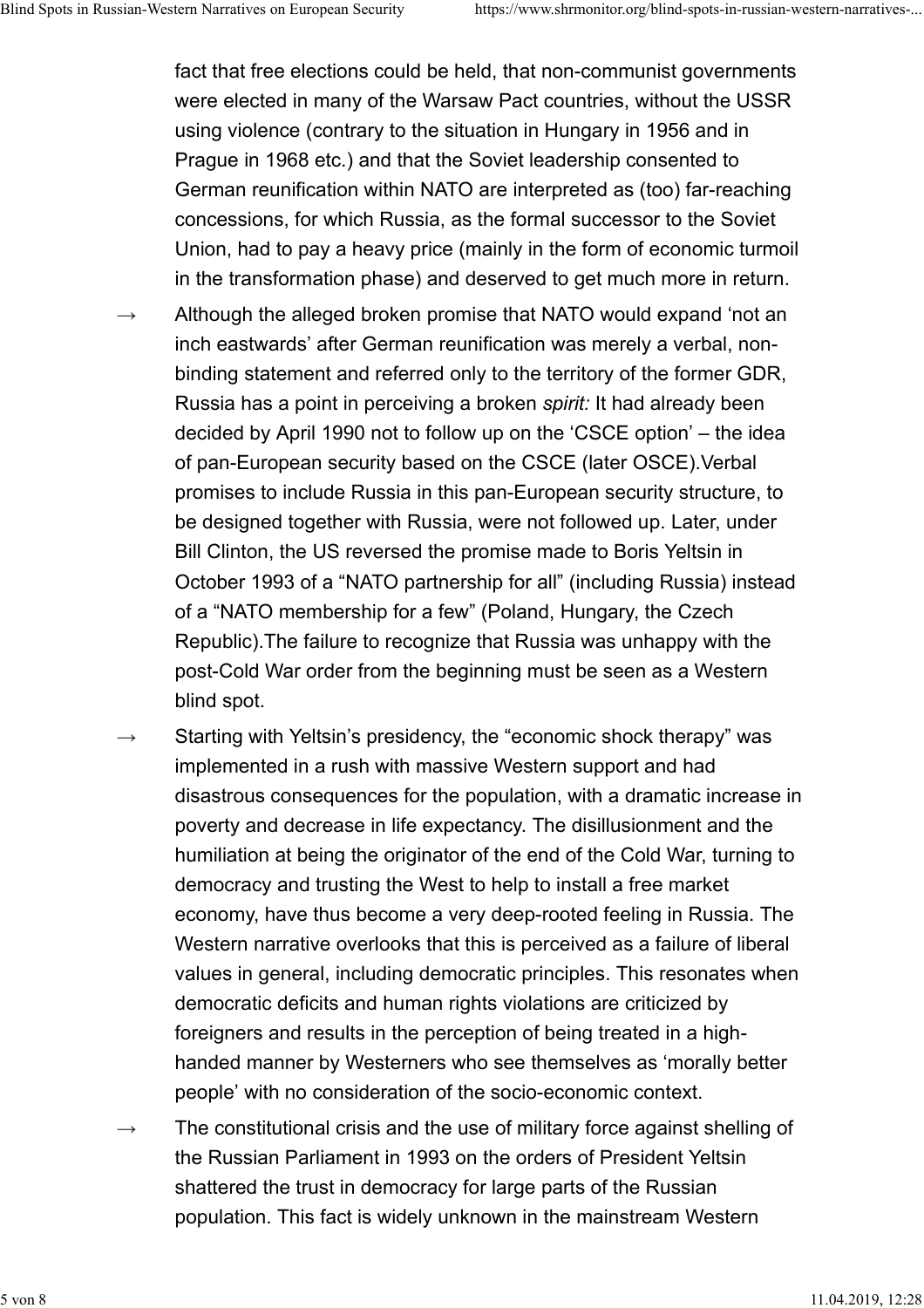narrative. Extensive Western support for Yeltsin's re-election campaign in 1996 (even if for the sake of stability) in hindsight triggers the perception of hypocrisy when it comes to the West's promotion of democracy.

The Kosovo War and the fact that Russia was too powerless to have any impact on avoiding the war against a long-term historical ally (especially the bombing of Belgrade) are perceived as a shock. This first military intervention by NATO ended a decade of partnership forged by Yeltsin and Clinton. The wars in the Western Balkans also triggered intensive debates within Russia. The importance the wars in former Yugoslavia have in the Russian perspective, is widely overlooked in the West. **→**

### **Five Takeaways**

- It was generally agreed among Russian and German participants that the Ukraine crisis was not the direct cause of the current confrontation between Russia and the West, but rather one building block in a longer chain of historical events and developments. Many crucial root causes of the current crisis go back to the early phase of the post-Cold War period and indeed to the end phase of the Cold War. In the 1990s, Western-Russian relations were still relatively cooperative despite setbacks (Balkan Wars, NATO expansion, internal chaos in Russia), but became more contested after 1999. **→**
- Historical context can explain many policy decisions that were taken by one side at a particular moment in time and made good sense at the time – but had long-term negative effects on Russian-Western relations.Many Western decisions in the 1990s, for example, were aimed at improving stability in Central and Eastern Europe, but had no anti-Russian intent. By excluding Russia, however, they contributed to a new division of Europe and Russia ´s isolation from European security. **→**
- Russia did not figure as prominently in Western decision-making in the 1990s and up to 2007/8 as is presumed in the Russian narrative. There is thus a certain imbalance that has to be recognized. Russia was very focused on the West, but Russia did not have a prominent place on the Western policy agenda. The assumption of a consistent and coherent 'Western agenda' should therefore be reconsidered. **→**
- Dialogue about the contested narratives should be separated from discussions about the present situation and future steps. It is easier to **→**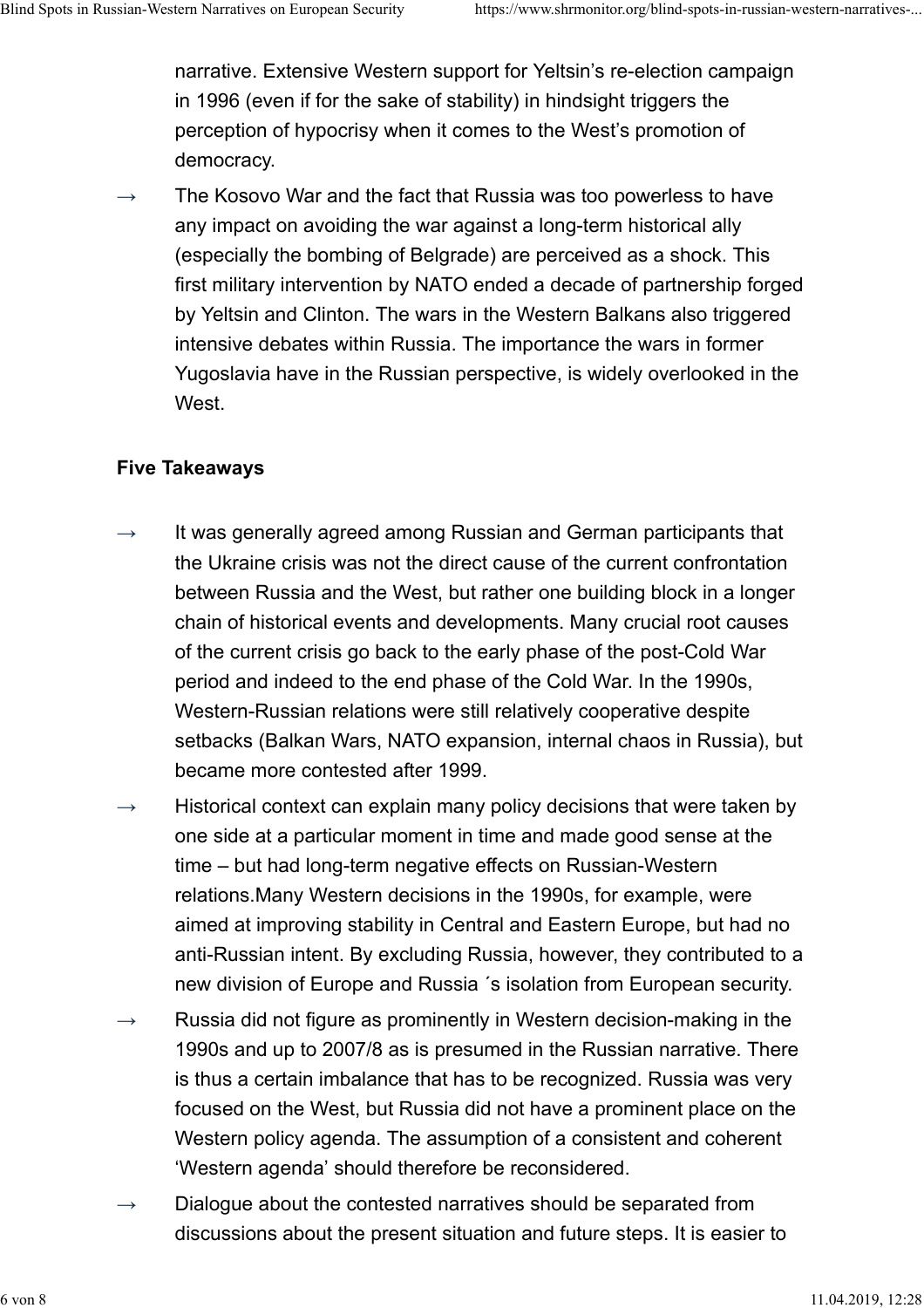reflect on one's own narrative, maybe even admit one's own blind spots, without having a direct link to current demands. Such an approach would complement the other strategy of disentangling past and present by deliberately deciding not to talk about the past, as in the OSCE's Structured Dialogue.

A clear added value was achieved by using a mediative dialogue approach, working with a rather small and continuous group for a rather long time (compared to conference-style events), which allows trustbuilding on a personal level, and rather than sequences of statements, creates space for facilitated discussions including the use of facilitation techniques such as reformulation of statements, in order to bring about more clarity and mutual understanding. **→**

As always, when it comes to this type of 'track II initiatives', the big question is: Can it have a significant effect on the official (track I) level? Evidence from various countries shows that it can have an effect, particularly if different efforts are properly linked and add up. In the framework of the project at hand, links have been created to various actors who engage in different formats on track I level. While we cannot expect that much more than an exchange of preprepared statements takes place in highly official meetings, there seems to be room for more flexible settings, e.g. side-events of those meetings. The fact that one of the working groups of the 'Petersburg Dialogue' – a semi-official Russian-German dialogue format – has started a meta-reflection on how the dialogue is done, can be interpreted as a step in this direction.

*Dr. Christian Nünlist is a Senior Researcher at the Center for Security Studies (CSS) at ETH Zurich and Co-Coordinator of the OSCE Network of Think Tanks and Academic Institutions. Among his recent publications are "The Road to the (2017, with Juhana Aunesluoma and Benno Zogg) and "Krieg der Narrative" (2018). Charter of Paris: Historical Narratives and Lessons for the OSCE Today"*

*Dirk Splinter is a Mediator and the Co-Director of inmedio peace consult in Berlin. He focuses on supporting local mediation and dialogue projects in peacebuilding contexts and professional mediation and leadership trainings. In*